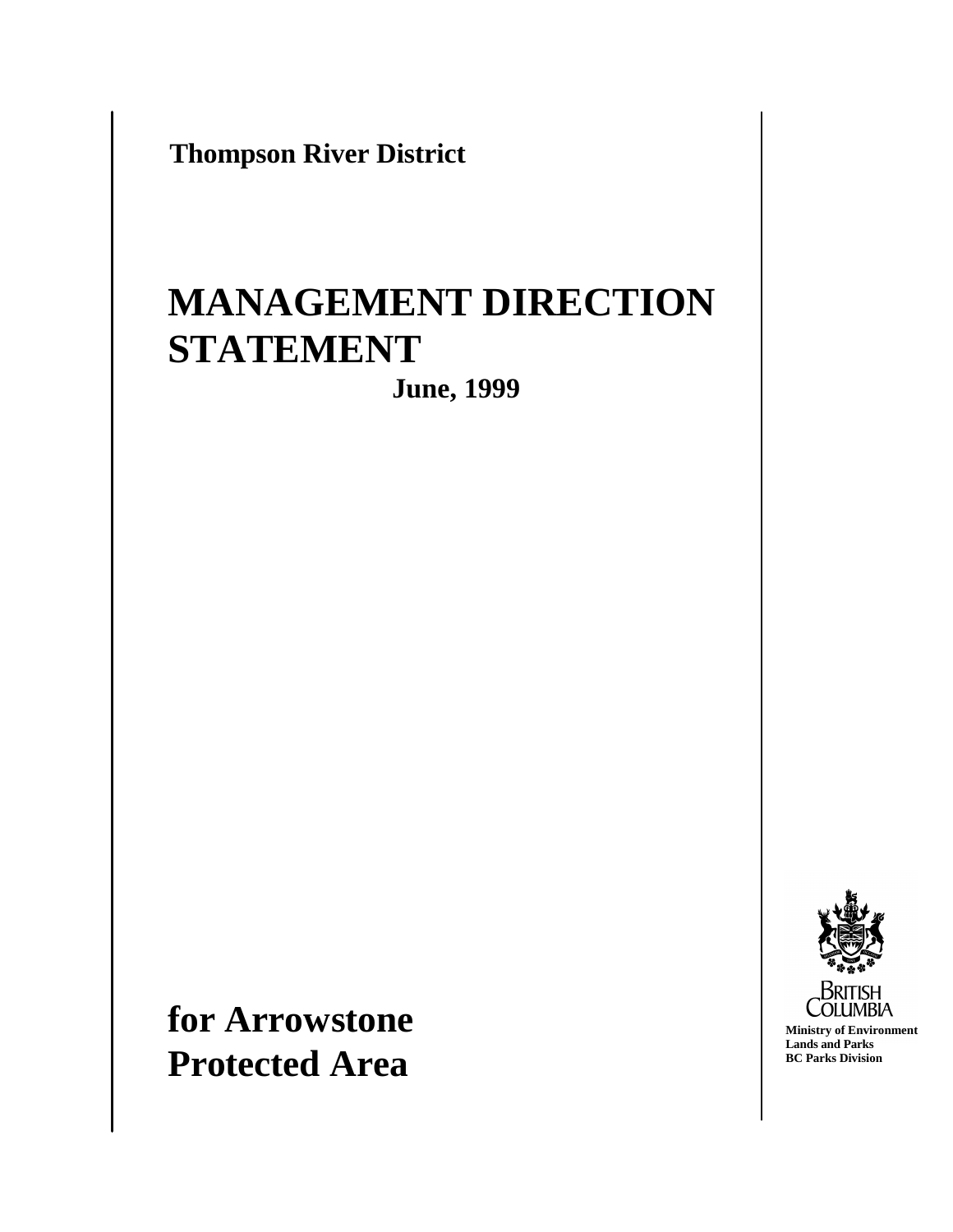

Ministry of Environment, **Lands and Parks** 

**BC Parks** Headquarters 2nd Floor, 800 Johnson Victoria, BC V8V 1X4  $(250)$  387-5002 Phone:  $(250)$  387-5757 Fax:

# **APPROVALS**

#### KAMLOOPS GOAL 1 PROTECTED AREAS MANAGEMENT DIRECTION **STATEMENTS BINDER APPROVALS PAGE**

#### Forward

This binder contains 15 management direction statements developed under the direction of the Kamloops Land and Resource Plan Implentation Table and BC Parks. The government designated these protected areas in May, 1996. The 15 management direction statements provide strategic direction for these protected areas until management plans can be developed with full public involvement. Protected areas' roles, strategies and objectives will not change extensively over time. Management actions, implemented through operations plans, however, will change as priorities, funding and support resources come available.

Arrowstone Protected Area

|  |  | Blue Earth Lake Park |  |  |
|--|--|----------------------|--|--|
|--|--|----------------------|--|--|

- $\Box$  Bonaparte Park
- $\Box$  Clearwater River Corridor
- $\Box$  Cornwall Hills Park
- $\Box$  Dunn Peak Park
- $\Box$  Elephant Hill Park
- $\Box$  Emar Lakes Park

Approved by:

**District Manager Thompson River District BC Parks Division** 

Date:  $\frac{\partial}{\partial \sqrt{\partial}}/\frac{\partial}{\partial \delta}$ 

| High Lakes Basin Park. |  |  |
|------------------------|--|--|
|------------------------|--|--|

- Momich Lakes Park
- $\Box$  Oregon Jack Park
- Porcupine Meadows.Park
- $\Box$  Roche Lake Park
- $\Box$  Taweel Park
- Upper Adams Park

**Assistant Deputy Minister** Park Management Committee **BC Parks Division** 

Date: 99 10 25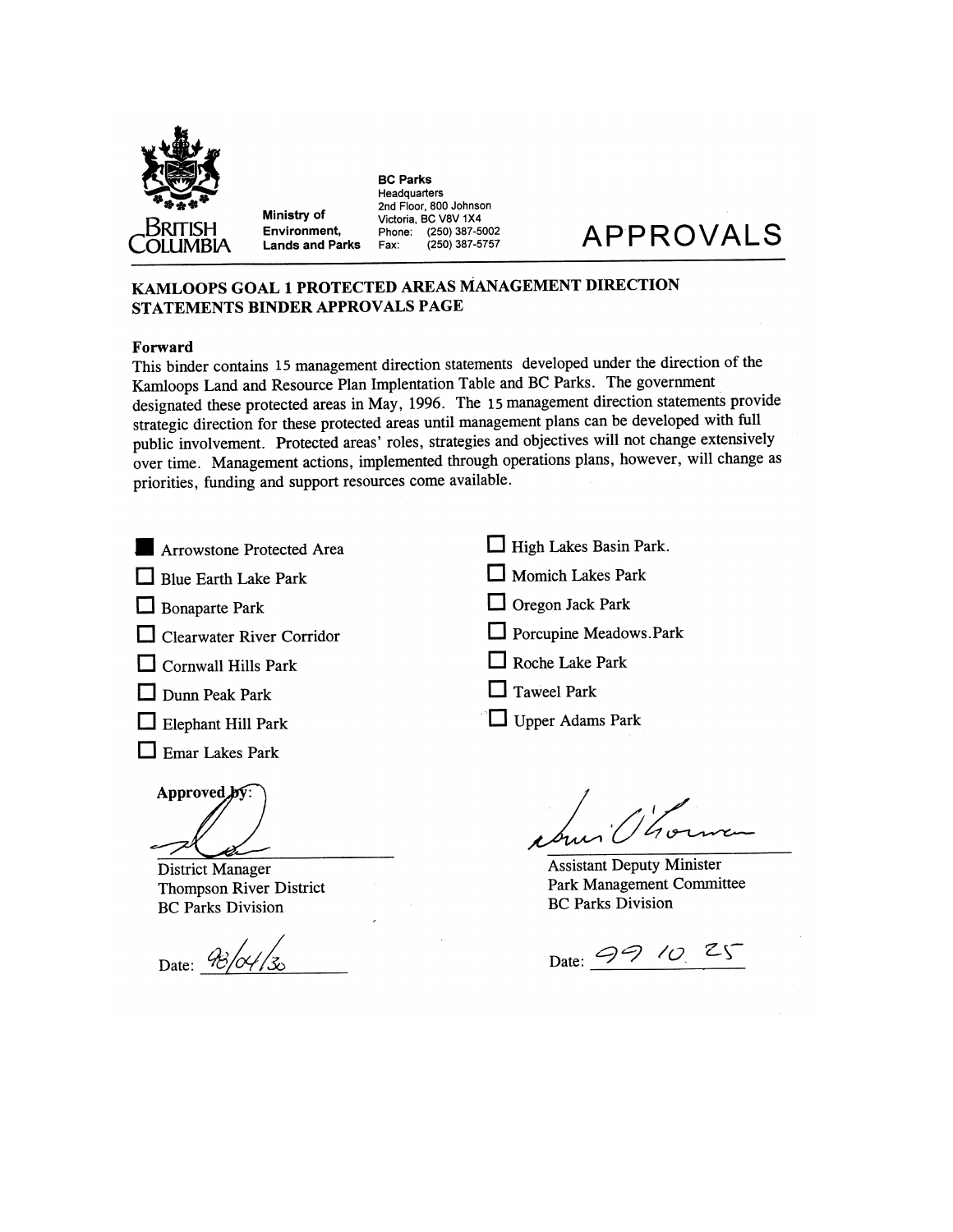# **Table of Contents**

| I.              | <b>Introduction</b>                   |                                                      |  |  |  |
|-----------------|---------------------------------------|------------------------------------------------------|--|--|--|
|                 | Α.                                    |                                                      |  |  |  |
| Π.              | <b>Protected Areas Values</b>         |                                                      |  |  |  |
|                 | A.                                    |                                                      |  |  |  |
|                 | <b>B.</b>                             |                                                      |  |  |  |
|                 | $C_{\cdot}$                           |                                                      |  |  |  |
|                 | D.                                    |                                                      |  |  |  |
|                 |                                       | Within the Protected Area "Resource Management Zone" |  |  |  |
|                 | A.                                    |                                                      |  |  |  |
|                 | <b>B.</b>                             |                                                      |  |  |  |
|                 | $C_{\cdot}$                           |                                                      |  |  |  |
|                 | D.                                    |                                                      |  |  |  |
| Ш.              |                                       | <b>Other Land Uses and Interests</b>                 |  |  |  |
|                 | A.                                    |                                                      |  |  |  |
|                 | <b>B.</b>                             |                                                      |  |  |  |
|                 | $C_{\cdot}$                           |                                                      |  |  |  |
|                 | D.                                    |                                                      |  |  |  |
|                 | E.                                    |                                                      |  |  |  |
| IV.             |                                       |                                                      |  |  |  |
| V.              | <b>Management Issues and Concerns</b> |                                                      |  |  |  |
|                 | A.                                    |                                                      |  |  |  |
|                 | <b>B.</b>                             |                                                      |  |  |  |
|                 | C.                                    |                                                      |  |  |  |
|                 | D.                                    |                                                      |  |  |  |
|                 | E.                                    |                                                      |  |  |  |
|                 |                                       |                                                      |  |  |  |
| <b>Figures:</b> |                                       |                                                      |  |  |  |
|                 |                                       |                                                      |  |  |  |
|                 |                                       |                                                      |  |  |  |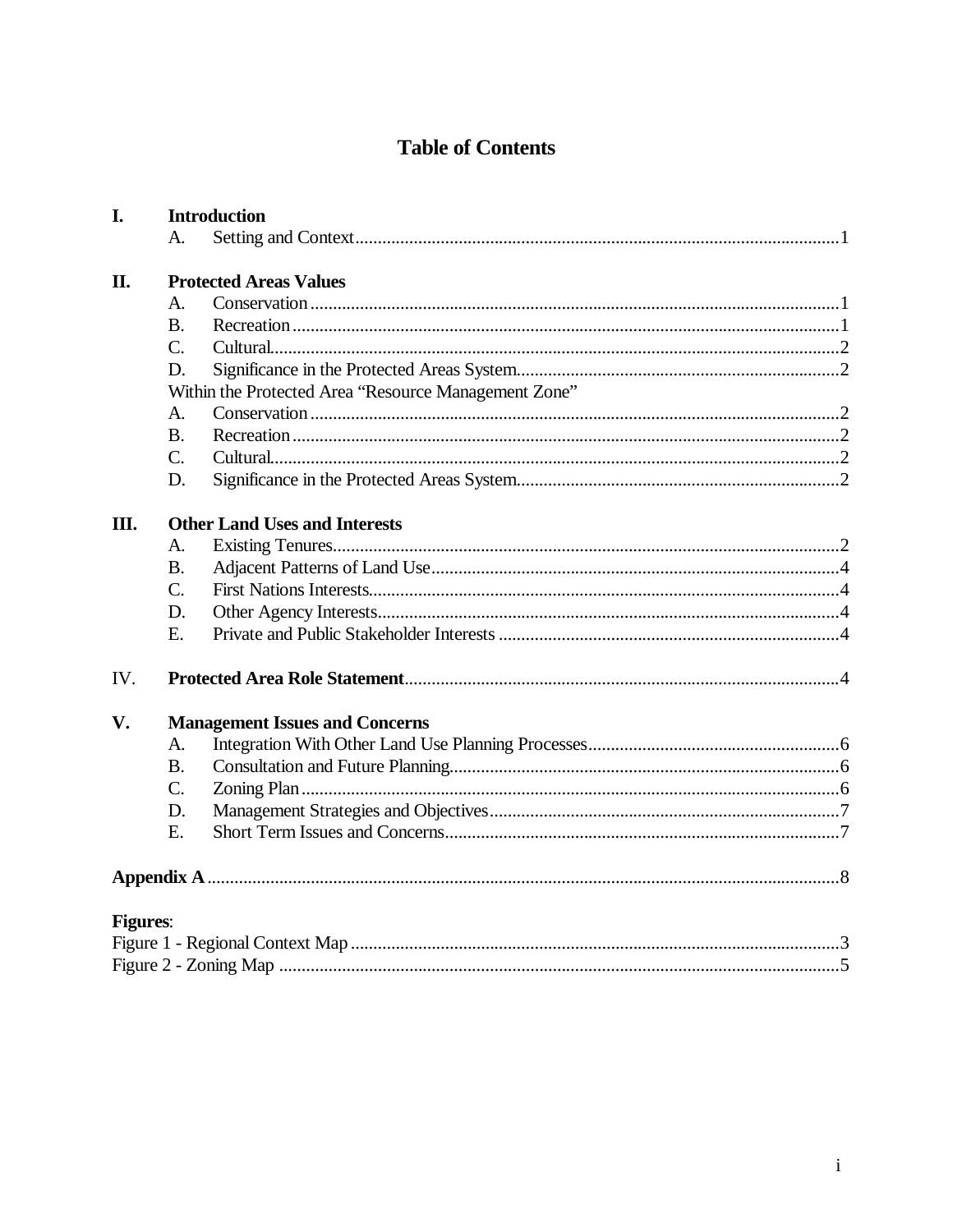# **Purpose of Management Direction Statements**

Management Direction Statements provide strategic management direction for all protected areas that do not have a full management plan. MDS do not negate the need for future, more detailed management plans. Management Direction Statements also describe protected area values management issues and concerns; management strategy focused on immediate priority objectives and strategies; and, directional statements from other planning processes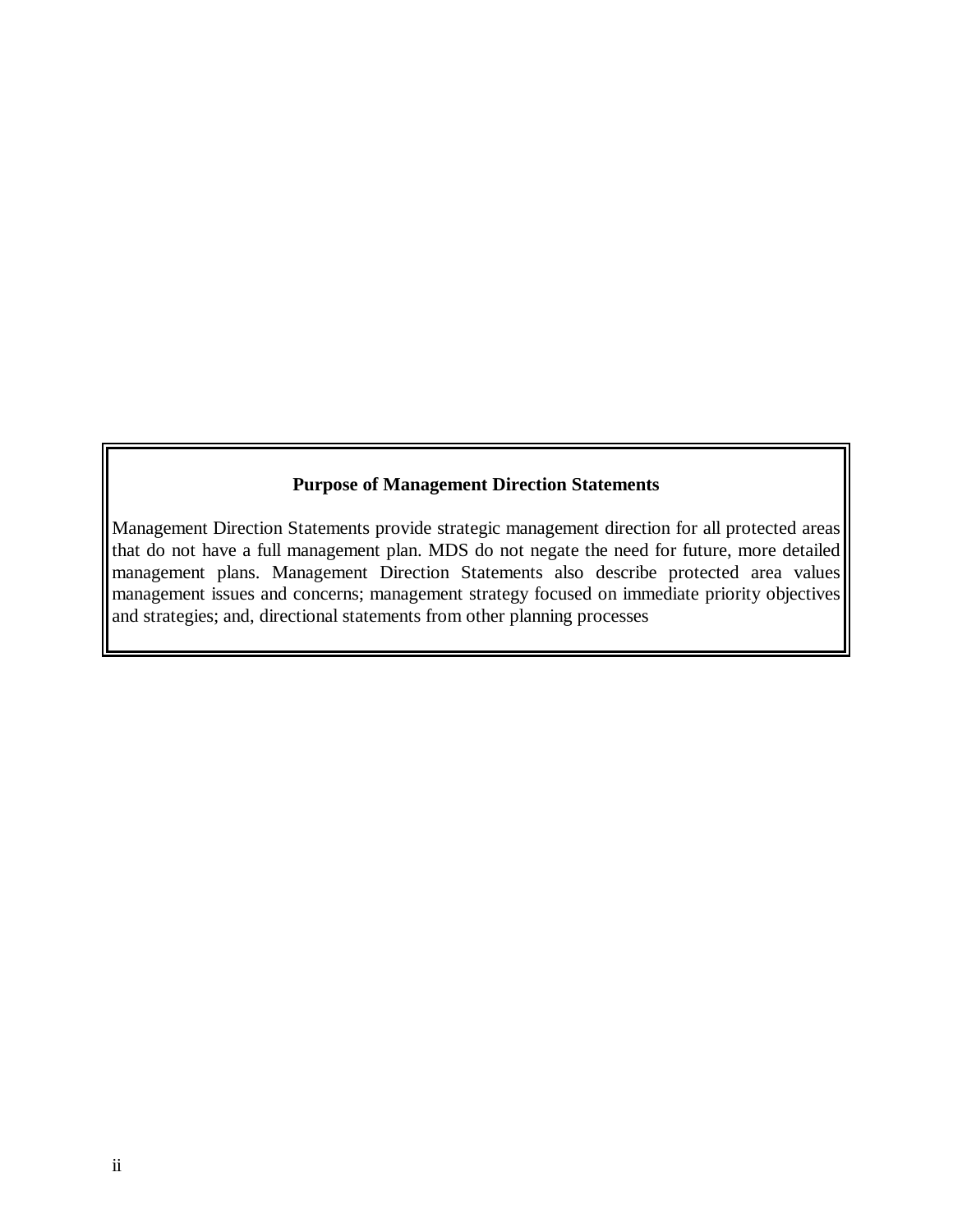### **ARROWSTONE PROTECTED AREA**

### **MANAGEMENT DIRECTION STATEMENT**

#### **I. Introduction**

#### **A. Setting and Context**

The 6,203-hectare Arrowstone Protected Area, situated northeast of Cache Creek in the Thompson River Basin, contains important conservation, cultural, and recreational values. Inclusion of almost all of Arrowstone Creek drainage in the protected area is of particular conservation significance since it is one of the largest undisturbed valleys in the dry southern interior. The area is accessed from the Battle Creek Forest Road and by the "Back" road from Deadman Valley to Cache Creek.

This protected area was recommended through the Kamloops LRMP process and formally established on April 30th, 1996. With recognition of extensive pre-existing grazing lease tenure in the area, the whole of the protected area was designated under the *Environment and Land Use Act*. The grazing lease, covering the large southern portion of the area is save and except. While the *Park Act* does not apply over the grazing lease, these lands are managed as a "protected area resource management zone" under the *Forest Practices Code of British Columbia Act*. (See Figure 1).

This Management Direction Statement is intended to provide direction and guidelines for managing the Arrowstone Protected Area until a more comprehensive management plan is developed for the area. The Management Direction Statement applies to both the area managed under authority of the *Park Act* and the "protected area resource management zone" to provide consistent and co-ordinated direction over the whole area.

#### **II. Protected Area Values**

#### **A. Conservation**

- includes almost all of the Arrowstone Creek drainage; much of the Arrowstone Creek watershed has no cattle grazing and is in pristine condition, representing habitats of the dry interior Douglas-fir zone that are rarely found in such an undisturbed and original state.
- contains one of the largest stands of old-growth Douglas-fir in the southern interior.

#### **B. Recreation**

- opportunities for hiking in a relatively pristine environment
- scenic forested valley with old-growth ponderosa pine and Douglas-fir
- photography, nature study and wildlife viewing
- hunting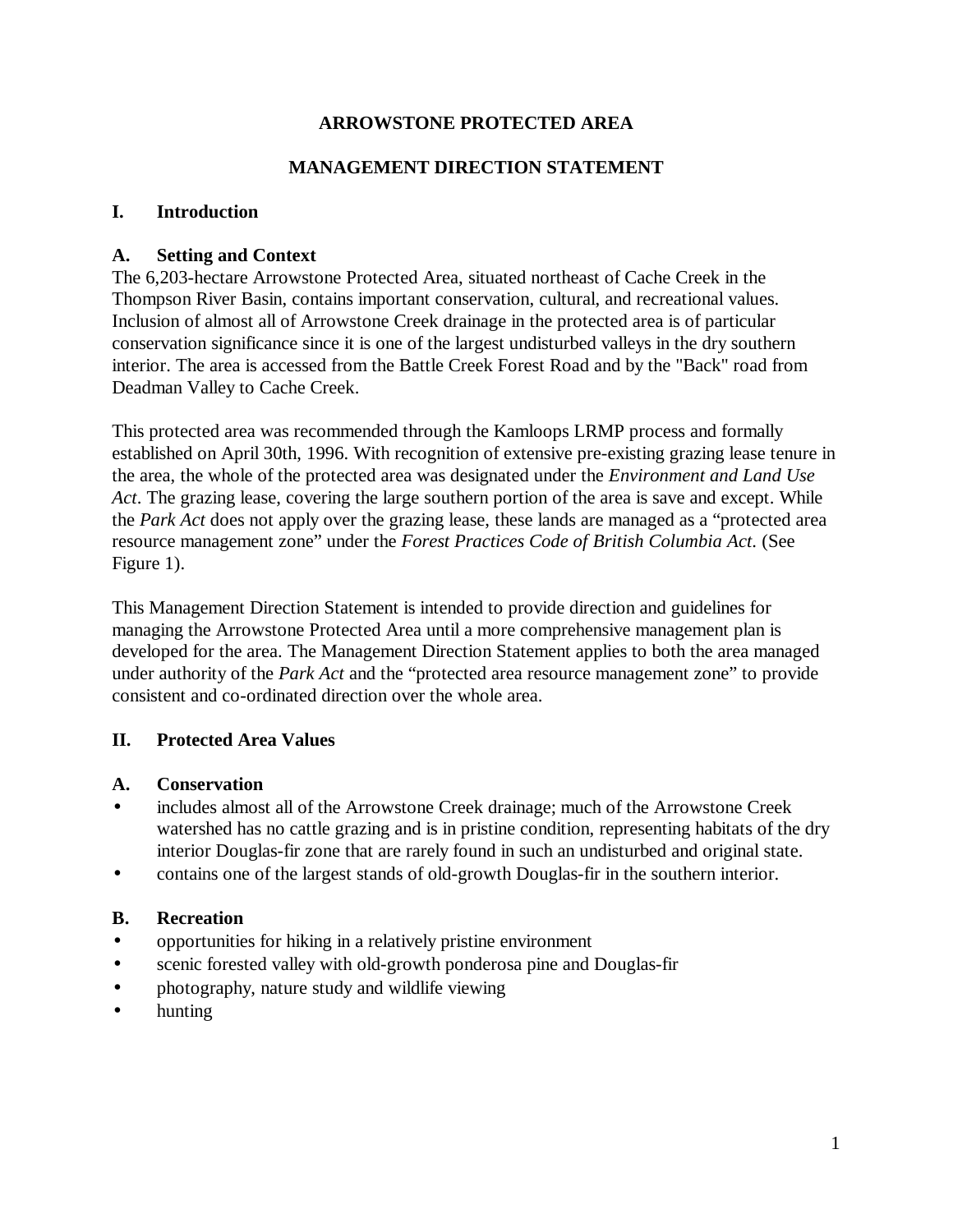## **C. Cultural**

• unknown although it is likely that the Arrowstone Creek drainage contains archaeological values

### **Within the Protected Area "Resource Management Zone"**

### **A. Conservation**

- includes a major portion of the Cache Creek Hills as a representative landscape feature of the Thompson Basin.
- contains critical winter range for mule deer and is home to many rare species, including burrowing owls, falcons and rattlesnakes.
- adjacent to the regionally significant McAbee fossil beds.

# **B. Recreation**

- opportunities for hiking in a relatively pristine environment
- scenic landscape of dry, colourful mountains, cliffs and basalt formations
- photography, nature study and wildlife viewing
- hunting
- fishing in Tsotin Lake (Brook trout)

# **C. Cultural**

- rich in cultural history linked to the historic Gang Ranch and the present Perry Ranch.
- regionally important aboriginal basalt quarry was located at the junction of Arrowstone and Cache creeks.
- contains many archaeological sites.

# **D. Significance in the Protected Area System**

- the intact Arrowstone Creek drainage provides one of the only opportunities to capture habitats of the dry southern interior in a natural, undisturbed condition.
- Arrowstone Protected Area (including the protected area and the resource management zone) rates as provincially significant for its combination of conservation, recreation and cultural values.
- the whole of the protected area provides unique opportunity to represent grassland and forested habitats through an elevational gradient encompassing both the Thompson Basin ecosection and portion of the North Thompson Uplands ecosection.

# **III. Other Land Uses and Interests**

# **A. Existing Tenures**

• grazing lease, essentially covering all of the protected area "resource management zone" (RMZ) under the Forests Practices Code. *Legal and policy direction is under review as to management obligations.*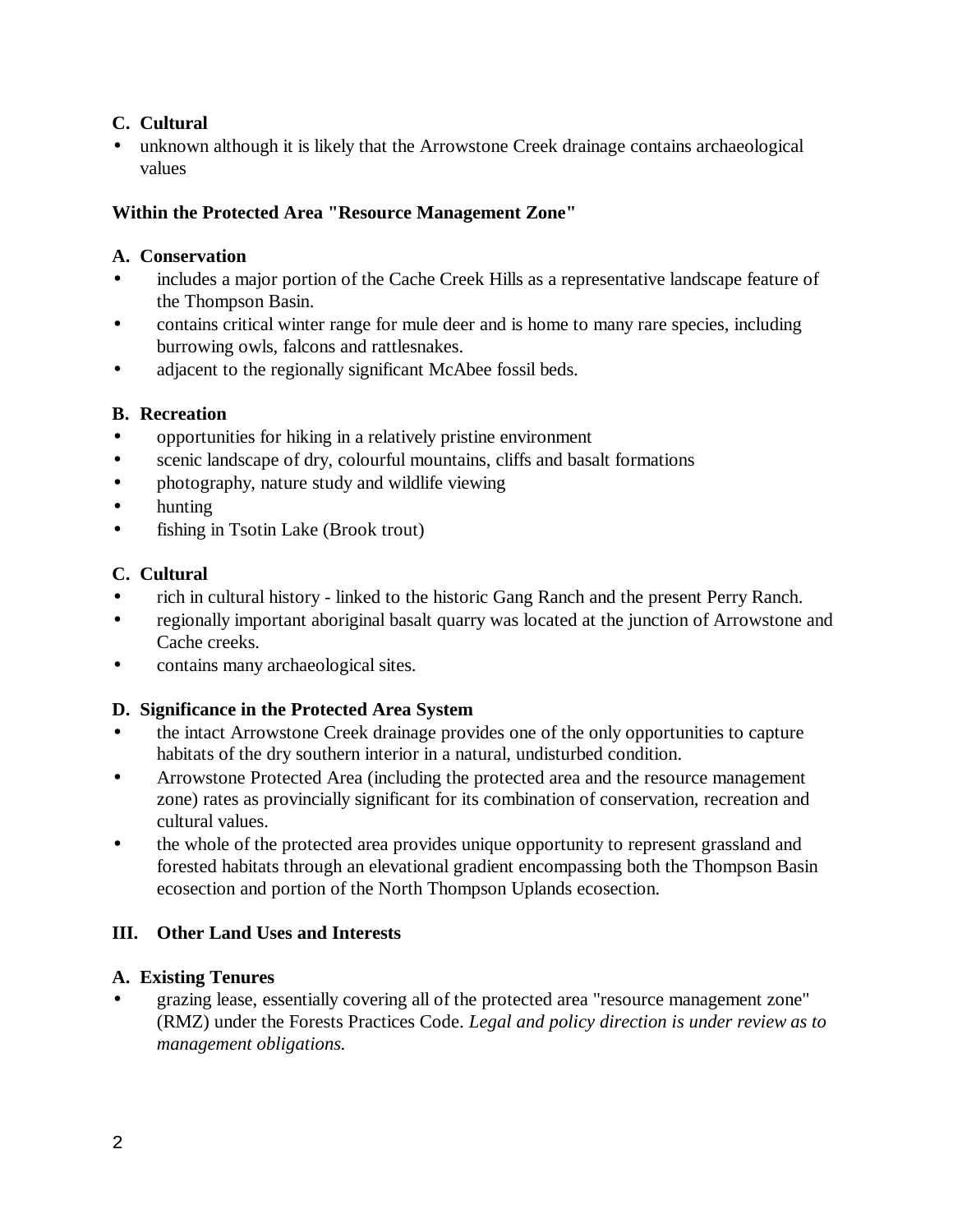**Figure 1 - Regional Context Map** 

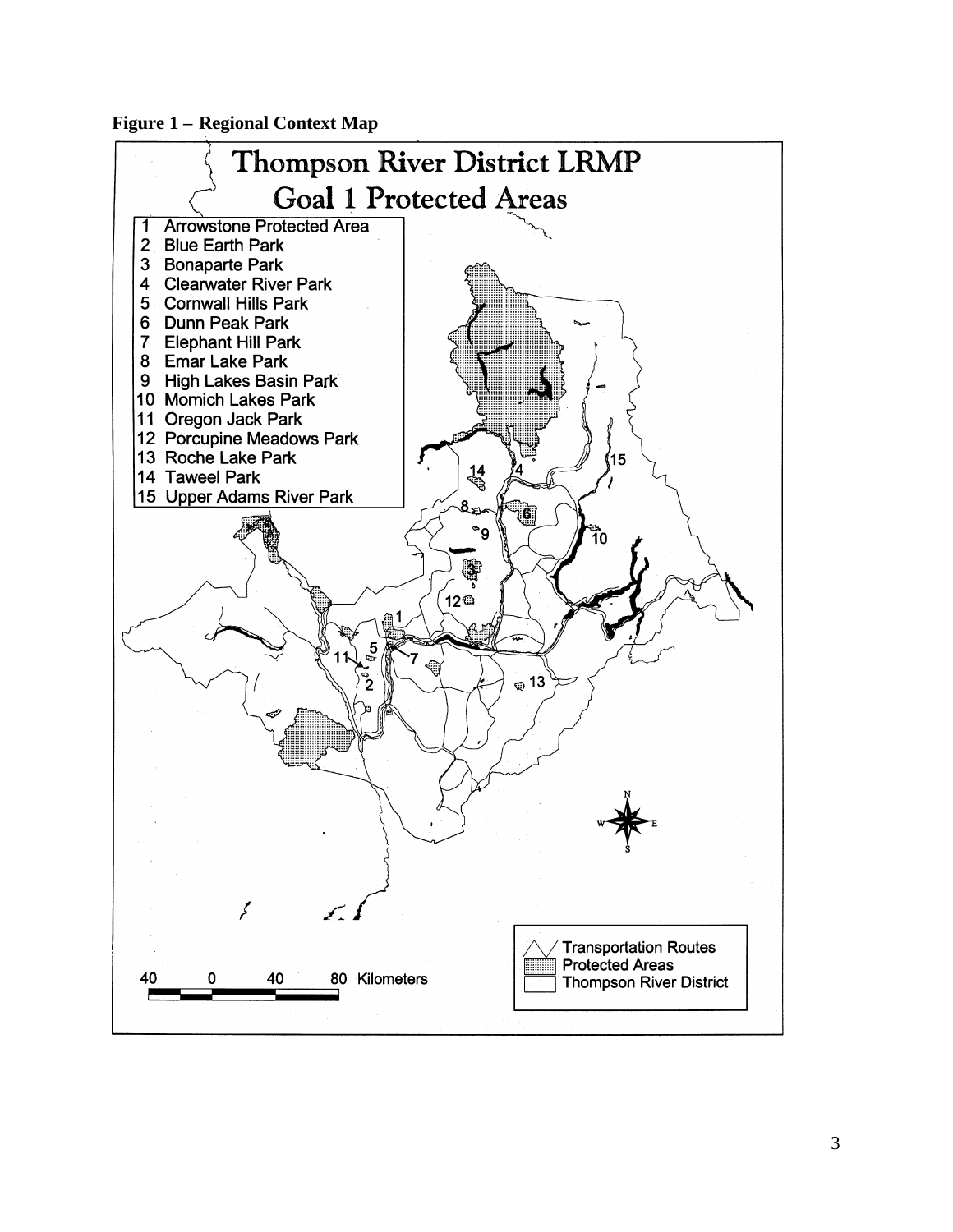- remainder of the area has been designated as a protected area under the *Environment and Land Use Act*. All private lands are saved and excepted from the protected area. This designation ensures all existing liens, charges, and encumbrances other than those applying to commercial logging, mining or energy exploration and development will continue to be authorized through issuance of park use permits. This policy recognizes all existing water rights, trapping licences and other legal tenures and rights.
- BC Hydro right-of-way (quite large)
- RCMP communications site.

#### **B. Adjacent patterns of Land Use**

- logging roads, new and old cut blocks extend around the east side and top end of the Arrowstone Creek drainage (protected area)
- ranching activities occur through and around the protected area "resource management zone"; ranching is of historical interest with historical link to the Gang Creek Ranch
- mining activity (primarily exploration) occurs along the southern edge of the protected area "resource management zone"; primary interest is in zeolite deposits
- McAbee fossil beds, which are of provincial significance, lie immediately outside of the protected area resource management zone; the fossil beds are used commercially (Zugg mineral claim) and are managed by spirit and intent of the agreement negotiated between the LRMP and the Ministry of Energy and Mines.

#### **C. First Nations Interests**

- archaeological values.
- historic use for hunting and food gathering

# **D. Other Agency Interests**

- The whole of the protected area will be managed in close co-ordination with various resource agencies, particularly BC Parks, BC Lands, BC Environment and Ministry of Forests.
- Ministry of Forests manages grazing use in the protected area.

#### **E. Private and Public Stakeholder Interests**

• private land at the lower portion of Arrowstone Creek limits public access to the protected area.

# **IV. Protected Area Role Statement**

The primary role of Arrowstone Protected Area is to protect the forested and grassland habitats of the Arrowstone drainage and a portion of the Cache Creek Hills. With inclusion of the Arrowstone drainage as one of the largest undisturbed watersheds in the southern interior, this protected area is of a scale and quality to be considered one of the more significant protected areas for representation of dry forest ecosystems. Together with Lac du Bois Park, Arrowstone Protected Area represents extensive grasslands and forests of the Thompson Basin and lower portions of the Northern Thompson Uplands Ecosections. The protected area also protects cultural features of significance to local First Nations. A secondary role is to provide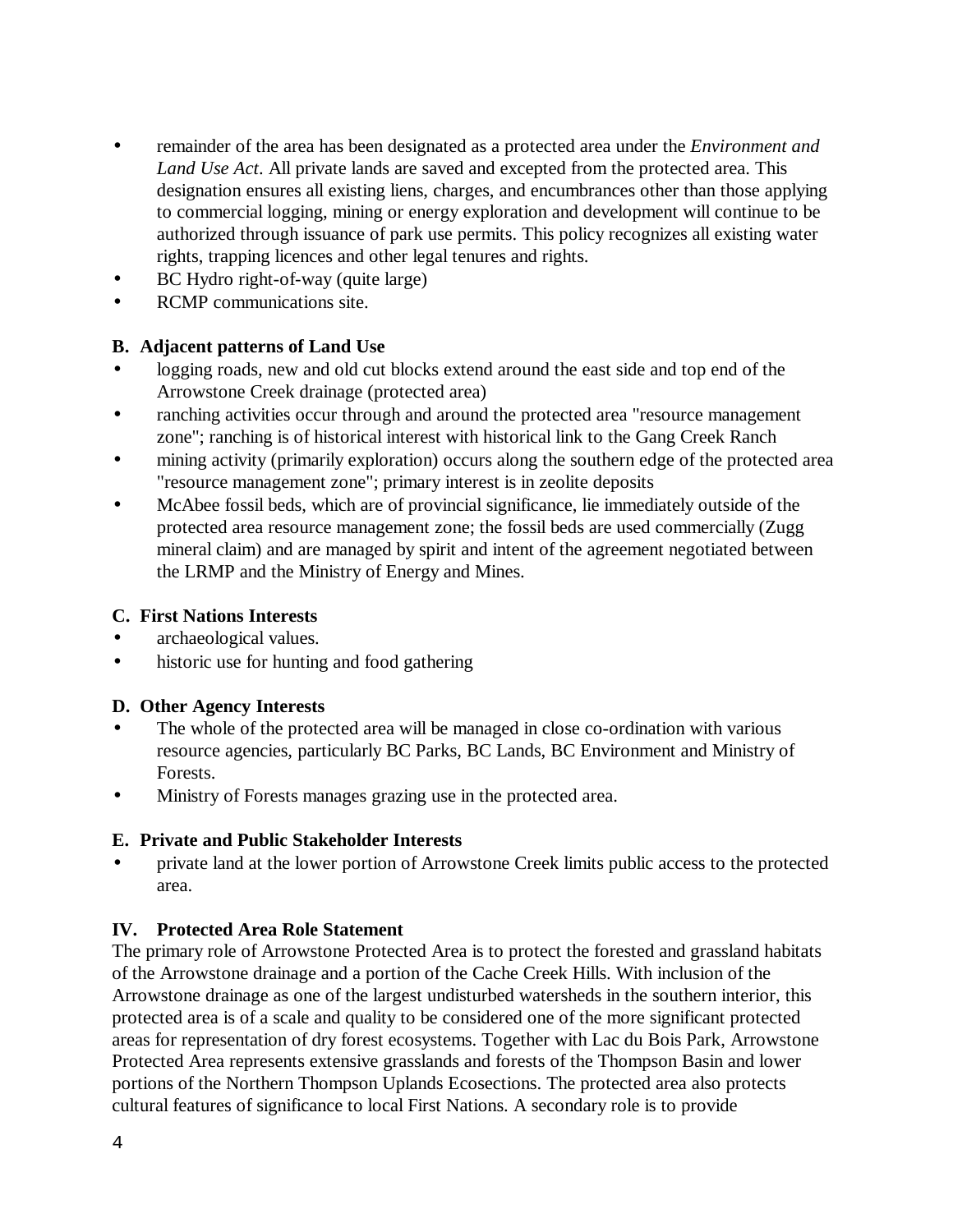**Figure 2 - Zoning Plan**

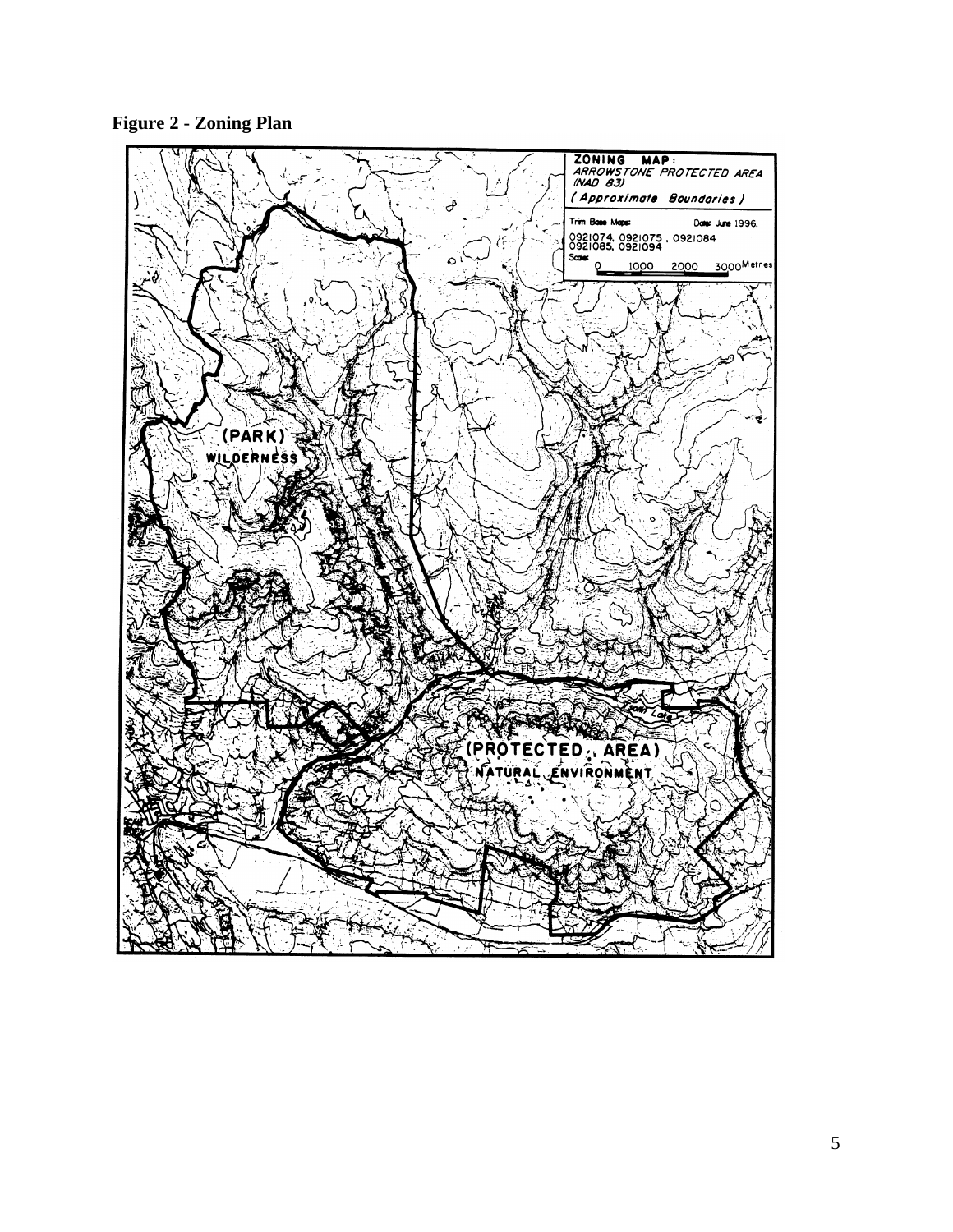opportunities for the public to view and experience the dry natural habitats and to allow nonintrusive recreation opportunities.

### **V. Management Issues**

#### **A. Integration With Other Land Use Planning Processes**

This Management Direction Statement, future management plans and all resulting management actions will follow the intent and criteria set out by the Kamloops LRMP for the Arrowstone Protected Area.

The protected area will be planned and managed in co-ordination with other agencies' planning processes.

### **B. Consultation and Future Planning**

Planning and management of the protected area will conform to the intent and directions as set forth in the Provincial Protected Areas Strategy. BC Parks is accountable for planning, administration and management of the protected area through application of the laws, policies and regulations granted under the *Park Act*. BC Parks will coordinate with other agencies, the LRMP table, various public planning groups and First Nations in developing management plans for all of the new parks arising from the Kamloops LRMP.

This Management Direction Statement has been reviewed and approved in principle by the LRMP implementation team.

With much more urgent management issues and concerns in some of the other protected areas in the Kamloops LRMP, Arrowstone is considered to be of relatively low priority for management planning. Under these circumstances, it may be five years or more before a formal management planning process is initiated for the area. Resource agencies, stakeholders, first nations interests, and individuals and groups who may have an interest in the Arrowstone Protected Area will have opportunity to participate in the future management planning process.

#### **C. Zoning Plan**

The zoning plan as shown on the adjoining page is preliminary and intended to reflect the intent of the LRMP recommendations for the Arrowstone Protected Area. The zoning plan may be changed in a future management planning process. Tentative zones include:

**Wilderness** (covers the protected area) - this PAS management zone is intended to protect and retain the undisturbed nature and conditions of the Arrowstone drainage. Livestock does not graze much of this zone.

 **Natural Environment** - this zone covers the resource management zone over the southern Cache Creek Hills portion of the protected area. Legal and policy review is currently (1998) under review and may lead to management under the provisions of the *Park Act*.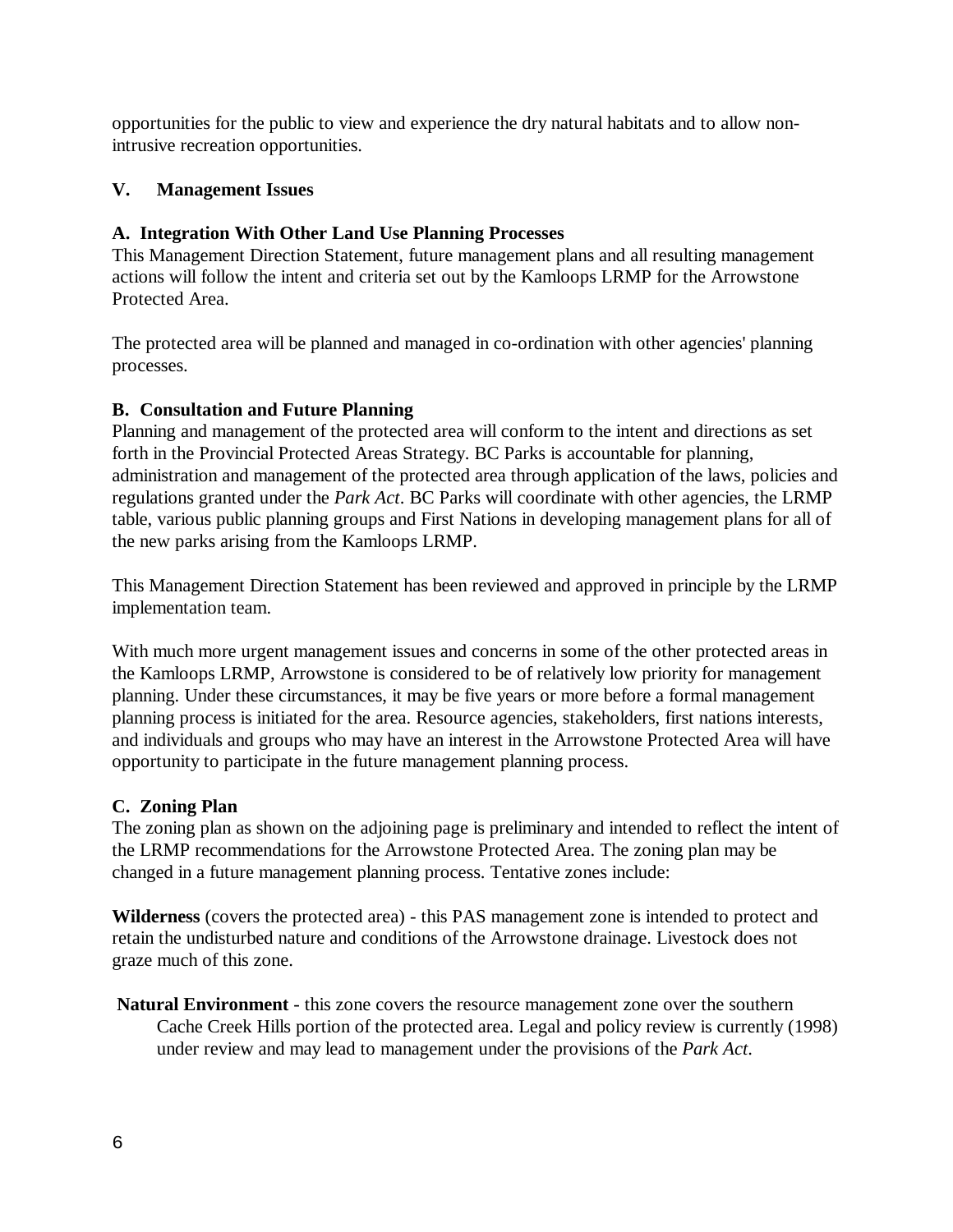A future management plan may incorporate small pockets of "preservation" zone over ungrazed benchmarks and "Heritage and Natural and Cultural Sites" zone over features of special natural, historical, archaeological or spiritual significance.

## **D. Management Strategies and Objectives**

The following objectives will direct the short and long term management of the area:

- to maintain the natural, undisturbed conditions of Arrowstone Creek drainage.
- to maintain the visual and recreation attractions
- to maintain the diversity of wildlife species and habitats
- to maintain representative and special and rare native plant communities and species
- to discourage the introduction of non-native plant species
- to encourage non-destructive scientific studies
- to minimize vehicle impacts to wintering wildlife
- inventory and monitoring of environmental conditions
- establishment of non-grazed benchmarks
- management and acquisition of claims (in resource management zone)
- recreational access management
- co-operative management with grazing lease holder (in resource management zone)
- to provide for continued recreation use with opportunities for hiking, nature viewing, hunting and other associated dispersed outdoor recreation activities
- to record and protect cultural resource values which relate to First Nations and ranching use of the area
- to maintain the Tsotin Lake fishery in co-operation with BC Environment.

The more detailed management planning process will define how these strategies and objectives will be implemented. As well, there will undoubtedly be other strategies and objectives added to the list through the management planning process.

# **E. Short Term Issues and Concerns**

Appendix A outlines guidelines for managing uses, activities and facilities in the protected area. The types and nature of recreation uses will not change, however, more intensive levels of management may be applied; i.e. security and safety, to provide better services to the public.

Douglas-fir beetle and mountain pine beetle infestation in Arrowstone drainage will also have to be dealt with in the short term. The interagency implementation team will assess results of the low impact assessment of the beetle infestation and will consider options and recommend control actions accordingly.

Planning and management of the area will seek co-operation of the grazing lease owner to implement the protected area objectives over the southern portion of the protected area.

No new grazing tenures will be permitted in the wilderness zone. Options to relocate the small amount of cattle use that now occurs at the northern edge of the wilderness zone will be investigated.